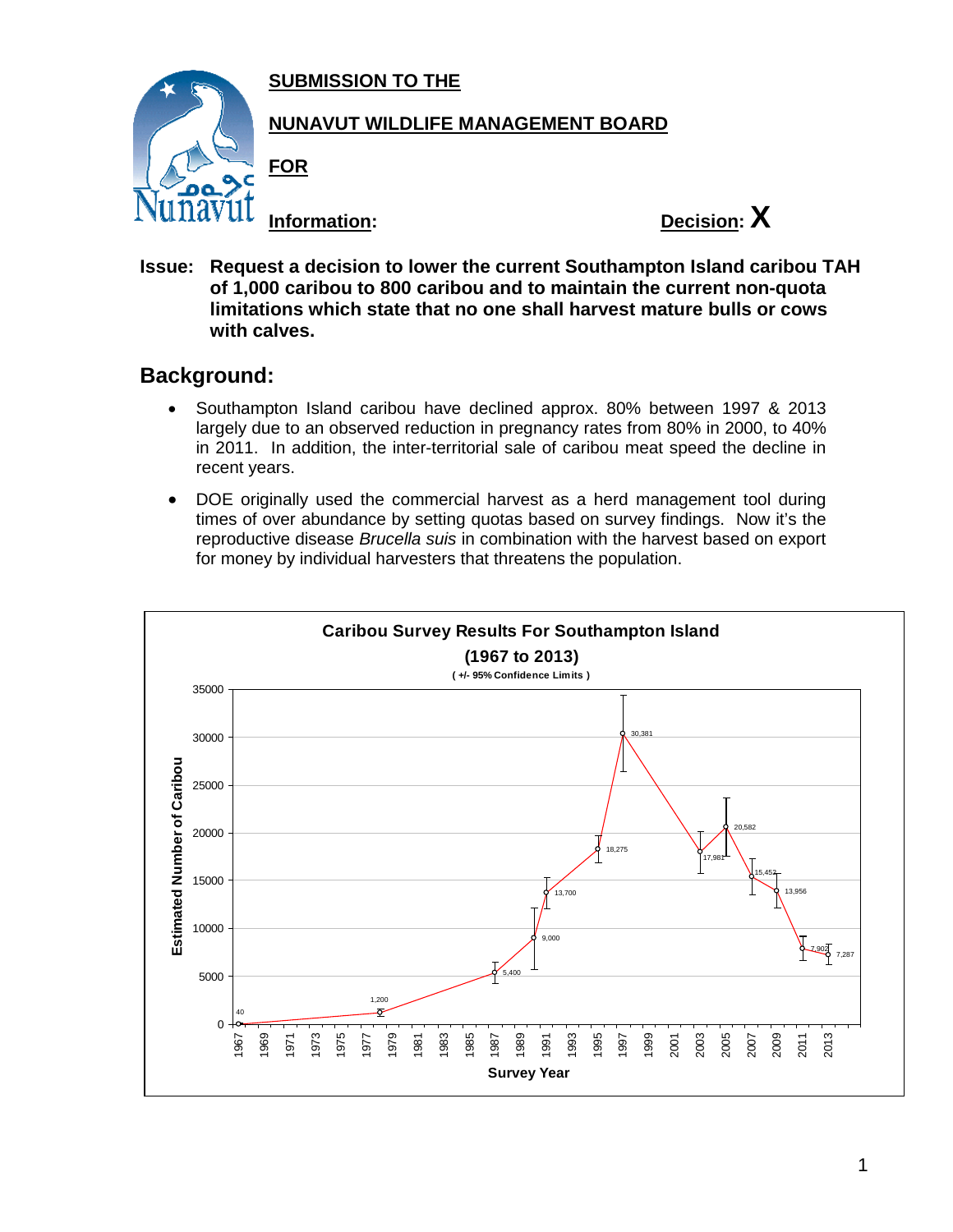**Figure 1** Survey history of the Southampton Island Caribou Herd from introduction in 1968 to the most recent survey in May 2013.

## **Current Status**

- The June 2013 survey estimated 7,287 +/- 1,045 (95% CI) adult caribou (preliminary estimate subject to change), 616 caribou less then the June 2011 estimate of 7,903 +/- 1,261 (95% CI). These results suggest that since the 2011 survey, the caribou harvest has been above sustainable limits (Figure 1).
- In discussions between the HTO and DoE in the fall of 2012, the Coral Harbour HTO requested a TAH be set for the herd as their attempts to control the harvest within the community were not successful. During this meeting a TAH of 1,000 caribou / year was recommended based on June 2011 survey results. The HTO recommended the TAH not be adjusted until a full survey of the herd was completed in May 2013.
- During a meeting with the Coral Harbour HTO in the fall of 2011, the main harvesting issue was an increase in caribou harvesting rates through a recently developed export market using "face book" and "sell & Swap" internet applications to sell SHI caribou meat across Nunavut but mainly to Baffin Island communities. This export was believed to have contributed to the observed decline.
- Extremely low pregnancy rates, (below 50% of adult cows) are equally concerning and likely related to a combination of the reproductive disease *Brucella suis* (Brucellosis) as well as an over-harvest of breeding females for export, as internet correspondence had indicated customers had offered higher payment for fat caribou, which during the winter and spring seasons are predominantly pregnant females.

## **Management Considerations**

- The Coral Harbour HTO & DOE conducted aerial population estimates of caribou on Southampton Island in June 2011, 2012 & May 2013. Of the three recent surveys only the June 2011 and May 2013 were complete.
- Survey results indicate that the population has declined since 2011 though the decline was not statistically significant.
- Given an estimated sustainable harvesting rate of 11% (considered high for barren-ground caribou), a harvest of 800 caribou/year should maintain current abundance. The herd has continued to decline under the current TAH of 1000 caribou. Exceeding 800 caribou/year will put the herd at high risk of continued decline.
- The Coral Harbour HTO and the Nunavut Department of Environment are in complete agreement with the recommended reduction from 1000 to 800 caribou over the 2013/14 harvesting season.